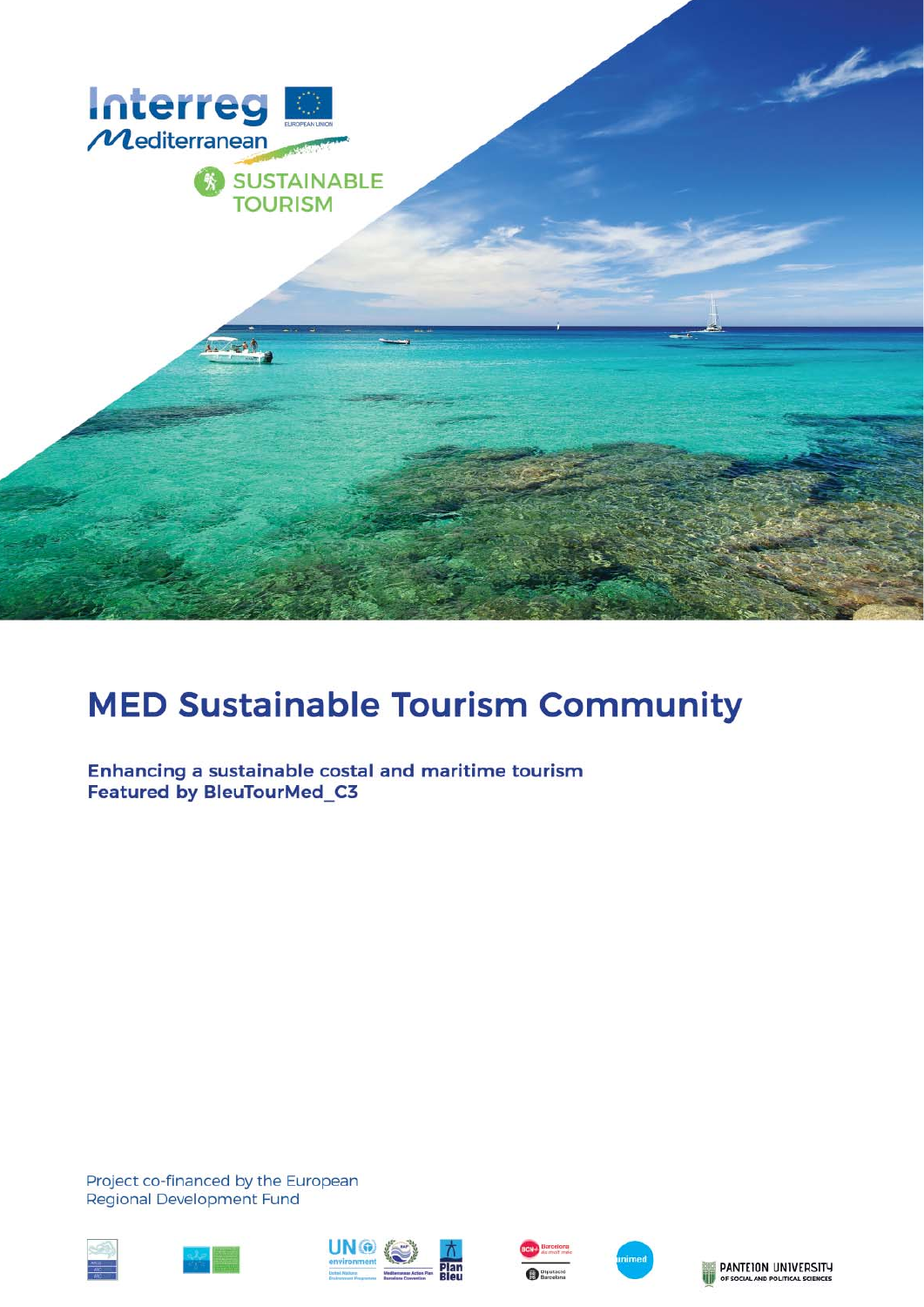

# MED Sustainable Tourism Community

The tourism sector is amongst the highest income generators in the Mediterranean. Leisure related activities make tourism a leading economic sector in terms of gross value added and employment. Tourism contributes directly to regional economies with sectoral synergies and strong multiplying effects. Despite its economic and social importance, tourism development is exerting undue pressures on natural and built environment. These pressures may threaten the quality of life of local populations, degrade the tourism assets and, by consequence, affect negatively future tourism developments.

Exploiting the full potential of tourism requires an innovative approach and sustainable basis. Therefore, effective strategies and targeted integrated actions should be developed and implemented across the Mediterranean region. With this common objective, 14 Modular Projects (MPs) are implemented under the Interreg Med Sustainable Tourism Community. They respond to the Programme's priority axis 3 "Natural & Cultural resources – Protecting and promoting Mediterranean natural and cultural resources" and to the specific objective 3.1 "To enhance sustainable the development policies for more efficient valorization of natural resources and cultural heritage in coastal and adjacent maritime areas of a sustainable and responsible coastal and maritime tourism in the MED Area".

Their aim is to study, test and capitalise innovative instruments and actions towards the enhancement of tourism sustainability in the Mediterranean.

*The MED Sustainable Tourism Community is featured by BleuTourMed\_C3 Project, a three-year*  Horizontal Project financed by the ERDF within the Interreg MED Programme whose aim is to faci*litate the knowledge sharing and the capitalisation of results of the 14 Modular Projects presented in this document.*

#### Our Community of projects

ALTER ECO (Alternative tourist strategies to enhance the local sustainable development of tourism by promoting Mediterranean Identity), BLUEISLANDS (Seasonal variation of waste as effect of tourism), BLUEMED (Plan/test/coordinate Underwater Museums, Diving Parks and Knowledge Awareness Centres in order to support sustainable and responsible tourism development and promote Blue growth in coastal areas and islands of the Mediterranean), CASTWATER (Coastal areas sustainable tourism water management in the Mediterranean), CO-EVOLVE (Promoting the co-evolution of human activities and natural systems for the development of sustainable coastal and maritime tourism), CONSUME-LESS (Consume Less in Mediterranean Touristic Communities), DestiMED (Mediterranean Ecotourism Destination: main components (joint planning, monitoring, management and promotion) for a governance system in Mediterranean protected areas), **EMbleMatiC** (Emblematic Mediterranean Mountains as Coastal destinations of excellence), MEDCYCLETOUR (MEDiterranean CYcle route for sustainable coastal TOURism), MEDFEST (MED Culinary heritage experiences: how to create sustainable tourist destinations), MITOMED+ (Models of Integrated Tourism in the MEDiterranean Plus), ShapeTourism (New shape and drives for the tourism sector: supporting decision, integrating plans and ensuring sustainability), SIROCCO (Sustainable InterRegional cOastal & Cruise maritime tourism through Cooperation and joint planning), TOURISMED (Pêche Tourisme pour un développement durable dans la région méditerranéenne).

PANTEION UNIVERSITY

Project co-financed by the European Regional Development Fund



- bleutourmed@gmail.com
	- SustainableTourism @MEDCommunity3 1
- in Interreg MED Sustainable Tourism Community
- BleuTourMed Interreg MED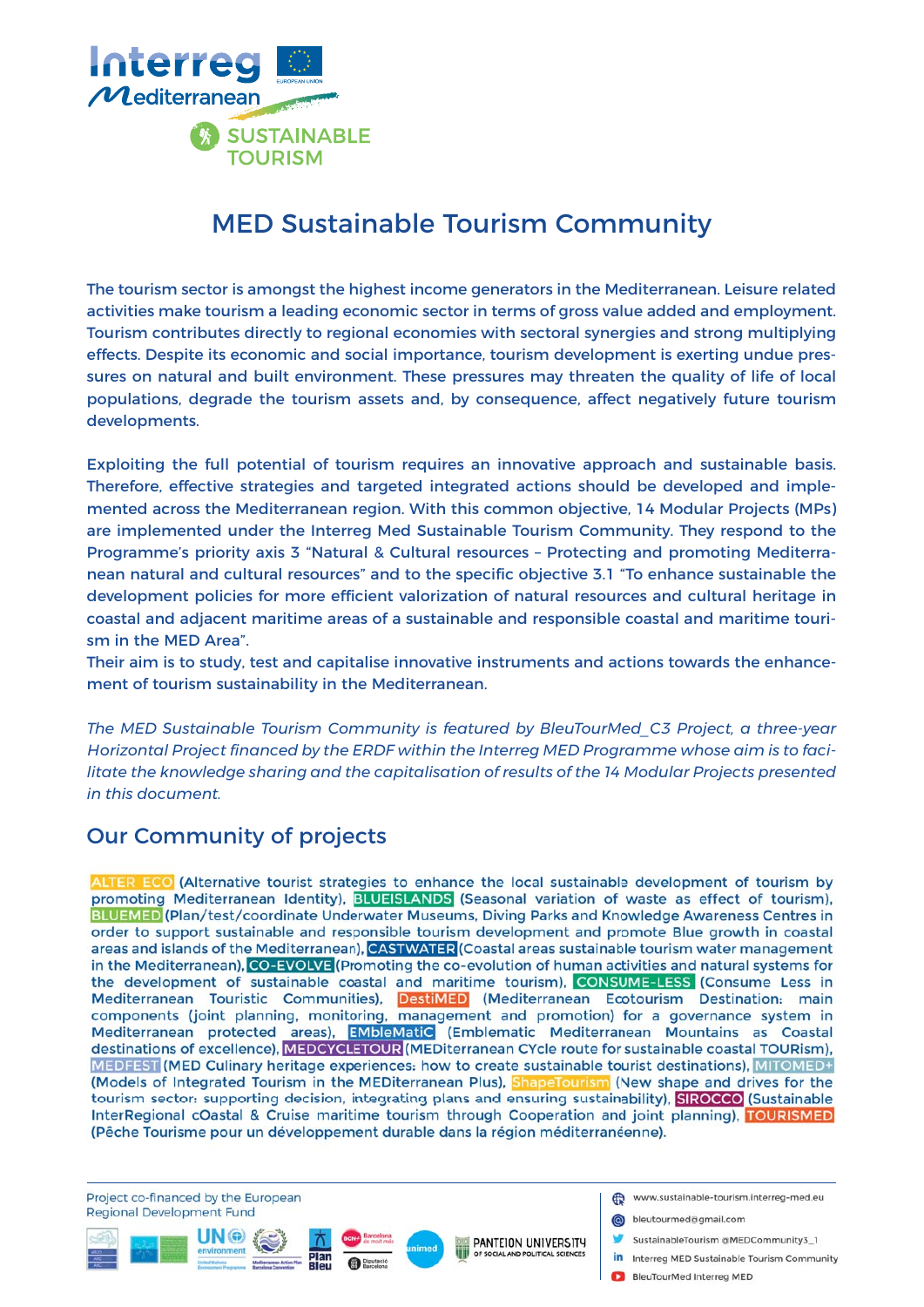

#### A community featured by BleuTourMed\_C3

The MED Sustainable Tourism Community is featured by BleuTourMed\_C3 Project, a three-year Horizontal Project financed by the ERDF within the Interreg MED Programme whose aim is to facilitate the knowledge sharing and the capitalisation of results of the 14 Modular Projects of this MED Community.

The project is implemented under the collaboration of six partners and is based on three main structural pillars.



#### **Community building (CB)**

Led by Panteion University, CB aims at keeping the community active, synthesizing and harmonising the results of the MPs towards Capitalisation. By acknowledging the different approaches of MPs towards Tourism Sustainability, CB's major task is to organise their outputs and extract their added value for achieving the aims of the 3.1 community. This is achieved by identifying possible common thematic objectives, synergies on methods and tools and common spatial context.

#### **Communication (COM)**

Under the leadership of UNIMED and the Permanent Secretariat of Arco Latino, COM will accompany the community building and capitalisation activities with the aim of driving an external flow of information, outputs and results of the community on sustainable tourism to the Med Programme and other horizontal projects, the main EU and Mediterranean target groups as well as the general public.

#### **Capitalisation (CAP)**

Capitalisation activities aim at transferring results delivered by MPs to a variety of target groups, European and Mediterranean stakeholders, in order to mainstream project results and policy messages. The project will develop two main channels of capitalisation: a) at the MED Programme level, in order to ensure synergies in terms of different axes of the Programme, and b)at EU and Mediterranean level, in order to target specific institutions and stakeholders, creating synergies with other EU programmes and initiatives.

Project co-financed by the European Regional Development Fund







- bleutourmed@gmail.com
	- SustainableTourism @MEDCommunity3 1
- in Interreg MED Sustainable Tourism Community
- BleuTourMed Interreg MED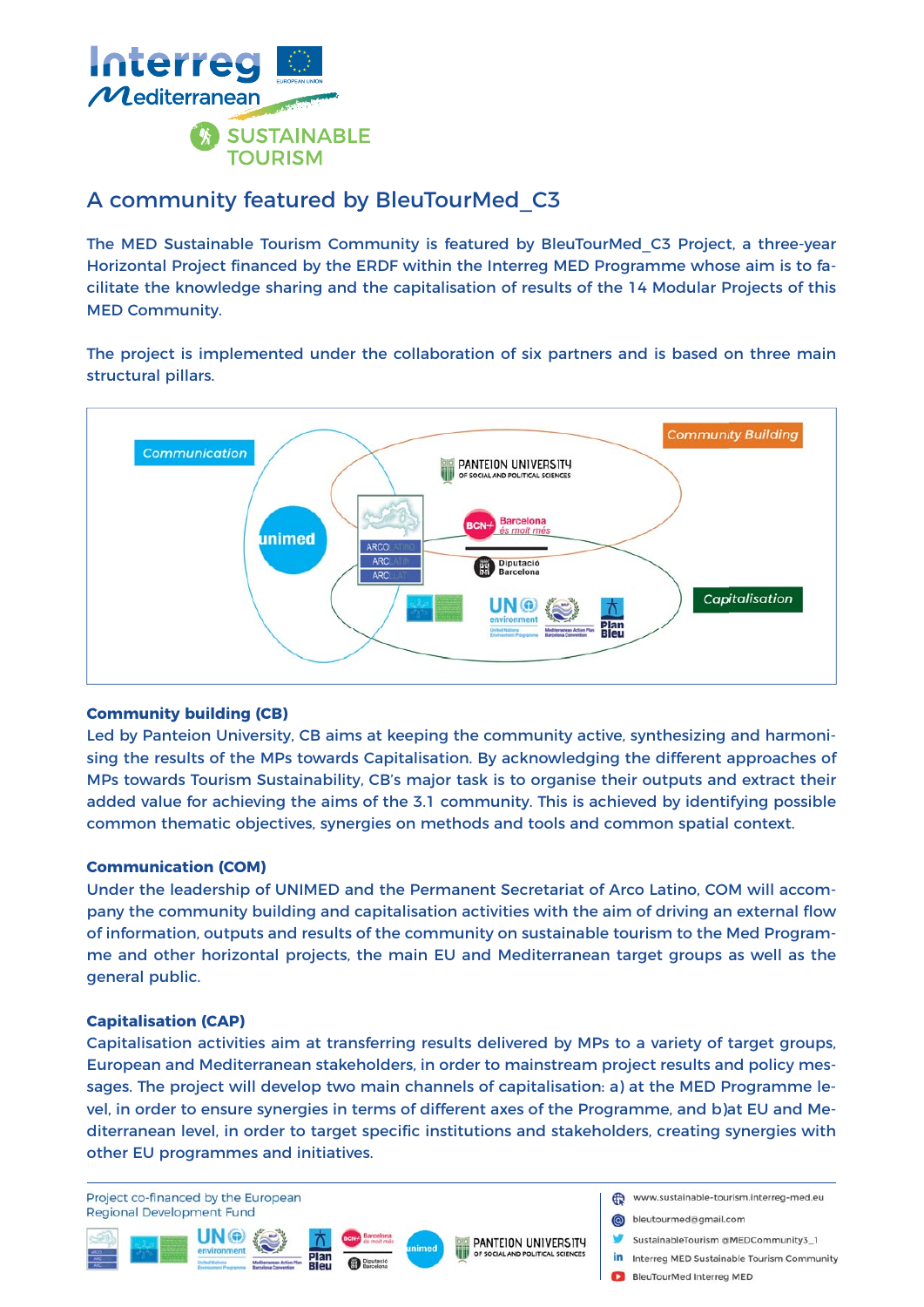

### **ALTER ECO**

Alternative tourist strategies to enhance the local sustainable development of tourism by promoting Mediterranean Identity

The Mediterranean is under threat due to the inappropriate practice and development associated with mass tourism. Therefore, areas of high tourist attraction in coastal cities are reaching their limit on carrying capacity, with a direct impact not only on the urban environment but also on key elements that define MED Culture. In this context, ALTER ECO enhances the local sustainable development of tourism by promoting Mediterranean Identity through the implementation of alternative tourist strategies in 6 pilots co-designed and implemented by public and private stakeholders.

| Key Words Mediterranean Identity, alternative tourist strategies, sustainable tourism |  |  |  |
|---------------------------------------------------------------------------------------|--|--|--|
|                                                                                       |  |  |  |

- Key Deliverables Pilot activities in 4 cities and 2 regions to test alternative tourism strategies to reduce and better manage the impact of tourism activities on the environment by promoting Mediterranean Identity
	- Model for implementation of innovative tourism strategies
	- International learning Portfolio backed by Good Practices Database
	- Proposals-Recommendations for application of the Model in the Med Area
	- Lead Partner Comunidad Valenciana Region: Valencian Institute Of Building Foundation (ES)
	- Aristotle University of Thessaloniki Special Account for Research Funds (EL), City Of Dubrovnik (HR), Ca' Foscari University of Venice (IT), Larnaca-Famagusta Districts Development Agency (CY), The European City of Culture, Tourism and Development (FR), Malaga City Council (ES), Municipality of Genoa (IT), Observatory on Tourism in the European Islands (IT), South Aegean Region (EL) **Partnership**

Coordinator Leticia Ortega - lortega@five.es

- **Communication** Alfonso Palacios Carrasco apalacios@malaga.eu
	- **Module** Testing
	- **Duration** 30 months\_September 2016 February 2019

Project co-financed by the European **Regional Development Fund** 







- bleutourmed@gmail.com
- SustainableTourism @MEDCommunity3\_1
- in Interreg MED Sustainable Tourism Community
- BleuTourMed Interreg MED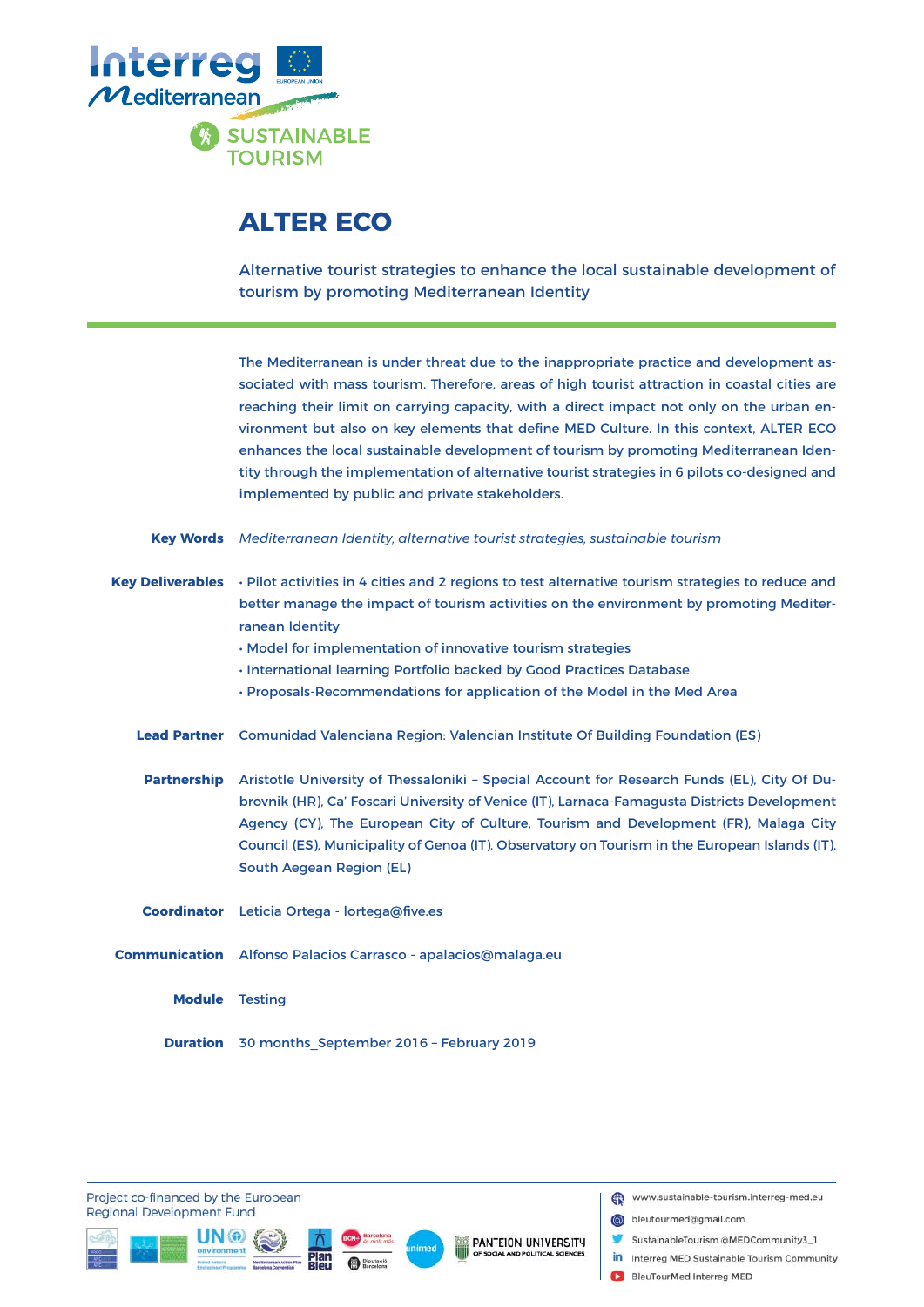

#### **BLUEISLANDS**

Seasonal variation of waste as effect of tourism

BLUEISLANDS Project brings together 14 partners from 8 countries in a systematic effort to properly identify, address and mitigate the effects of the seasonal variation of waste generation on MED islands as an effect of tourism. The quantity and composition of waste generated over a twelve-month period on nine MED islands will be measured and the correlation between the quantified waste generated and both the number of tourists and the presence of litter in the coastal environment will be examined.

*islands, waste management, sustainable tourism* **Key Words**

Key Deliverables • Monitor the generation and assess the composition of waste,/ quantifying its seasonal variation as a direct effect of tourism

> • Deploy pilot mobile Reverse Vending Recycling Center and evaluate its usefulness • Develop common guidelines for local and regional strategies to support new waste management plans effectively dealing with seasonal variation in waste generation

> • Online tool for decision makers responsible for waste management and the seasonal variation of waste generation

Ministry of Agriculture, Rural Development and Environment (CY) **Lead Partner**

Partnership Rhodes Municipality (EL), Association of Cities and Regions for Recycling and Sustainable Resource Management (BE), Autonomous University of Barcelona (ES), Council of Mallorca Environment Department (ES), EA Eco-Entreprises (FR), Municipality of Mykonos (EL), Network of the Insular CCI of the European Union (EL), National Inter-University Consortium for Marine Sciences (IT), Primorje and Gorski Kotar County (HR), Sardinia Region - Department for Tourism, Handicraft and Commerce (IT), Region of Crete (EL), Taormina Etna Consortium (IT), Wasteserv Malta Ltd. (MT)

Costas Hadjipanayiotou - director@environment.moa.gov.cy **Coordinator**

**Communication** Françoise Bonnet - fb@acrplus.org

Module Studying&Testing

**Duration** 36 months\_September 2016 - August 2019

Project co-financed by the European **Regional Development Fund** 







www.sustainable-tourism.interreg-med.eu

bleutourmed@gmail.com

- SustainableTourism @MEDCommunity3\_1
- in Interreg MED Sustainable Tourism Community
- BleuTourMed Interreg MED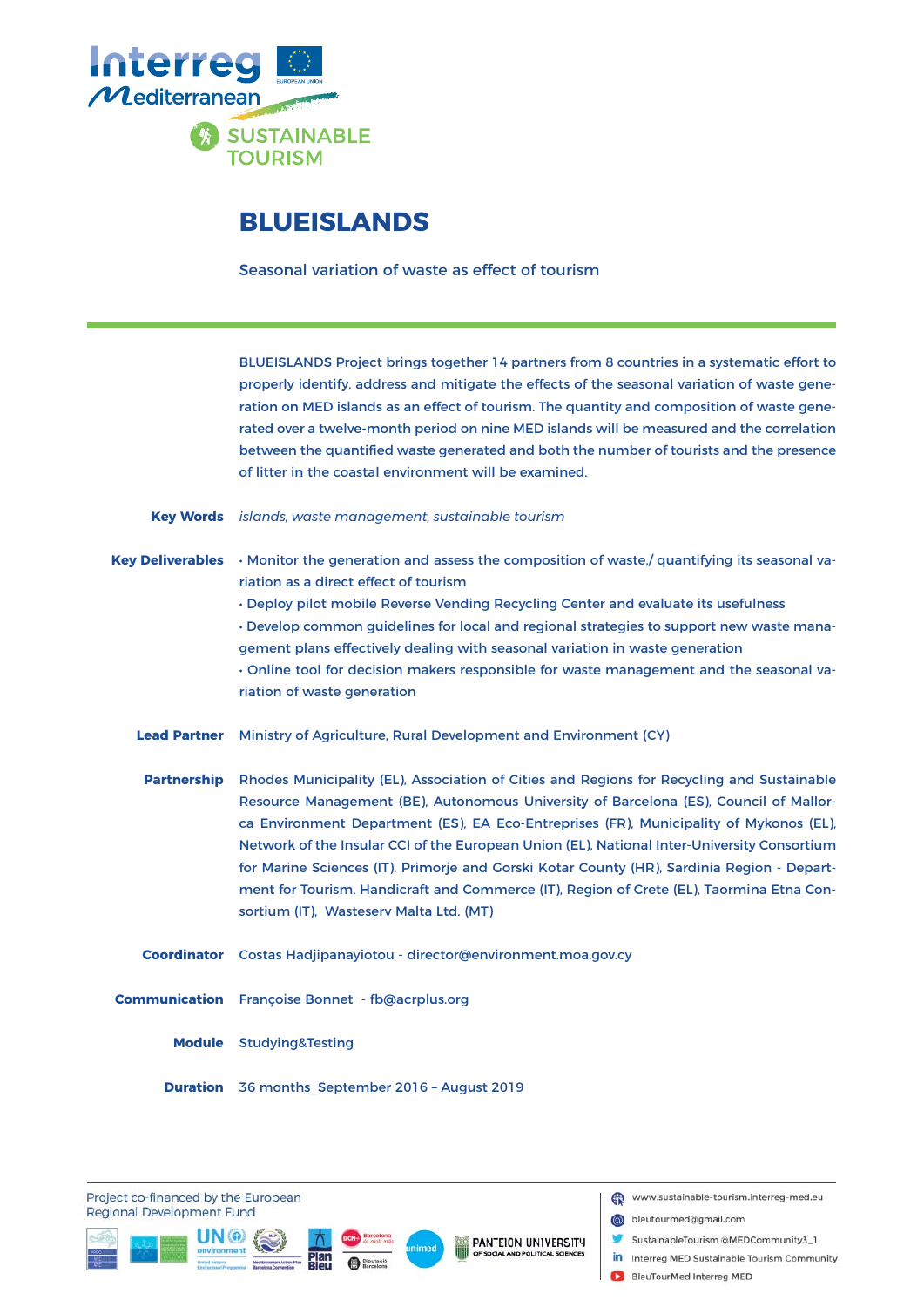

### **BLUEMED**

Plan/test/coordinate Underwater Museums, Diving Parks and Knowledge Awareness Centres in order to support sustainable and responsible tourism development and promote Blue growth in coastal areas and islands of the Mediterranean

|                         | The project studies and tests the combination of Underwater Museums, Diving Parks and<br>Knowledge Awareness Centres, in 4 MED coastal regions. The project pursues cooperation<br>with national/local authorities and societies, following principles for sustainable and re-<br>sponsible tourism development and blue growth. Additionally, BLUEMED promotes best<br>practices in protecting natural and cultural resources in MED, enhancing their attractive-<br>ness as poles of economic growth for local societies.                                          |
|-------------------------|----------------------------------------------------------------------------------------------------------------------------------------------------------------------------------------------------------------------------------------------------------------------------------------------------------------------------------------------------------------------------------------------------------------------------------------------------------------------------------------------------------------------------------------------------------------------|
| <b>Key Words</b>        | tourism (underwater museums, diving parks and knowledge awareness centers), underwa-<br>ter cultural heritage, blue growth in coastal areas                                                                                                                                                                                                                                                                                                                                                                                                                          |
| <b>Key Deliverables</b> | · Consolidated instrument (i.e. reports in terms of Best Practices, Action Plans, Policy Re-<br>commendations, ) to enhance the development of sustainable and responsible tourism in<br><b>BLUEMED pilot sites</b><br>· Preparatory, deployment and testing activities in pilot sites<br>· Roadmap on deploying transferable BLUEMED results and operating KACs in other MED<br>regions<br>· Plan for the restoration/conservation and protection activities required to preserve the un-<br>derwater museums in the pilot sites and protect sensitive marine areas |
| <b>Lead Partner</b>     | Regional Development Fund - Region of Thessaly (EL)                                                                                                                                                                                                                                                                                                                                                                                                                                                                                                                  |
| <b>Partnership</b>      | Atlantis Consulting Sa (EL), Dubrovnik Neretva Regional Development Agency DUNEA (HR),<br>Foundation University Enterprise of The Region of Murcia (ES), Ministry of Cultural Heritage<br>and Activities and Tourism of Italy (IT), Ministry of Culture and Sports of Greece - Ephorate<br>of Underwater Antiquities (EL), University of Cyprus (CY), University of Zagreb - Faculty of<br>Electrical Engineering and Computing (HR), University of Calabria (IT), University of Patras<br>(EL)                                                                      |
|                         | Coordinator Aggeliti Veneti - aggveneti@yahoo.gr                                                                                                                                                                                                                                                                                                                                                                                                                                                                                                                     |
|                         | Communication Foteini Katsiakou - f.katsiakou@thessaly.gov.gr                                                                                                                                                                                                                                                                                                                                                                                                                                                                                                        |
|                         | <b>Module</b> Studying&Testing                                                                                                                                                                                                                                                                                                                                                                                                                                                                                                                                       |
|                         | <b>Duration</b> 36 months September 2016 - August 2019                                                                                                                                                                                                                                                                                                                                                                                                                                                                                                               |

Project co-financed by the European **Regional Development Fund** 





- bleutourmed@gmail.com
- SustainableTourism @MEDCommunity3\_1
- in Interreg MED Sustainable Tourism Community
- BleuTourMed Interreg MED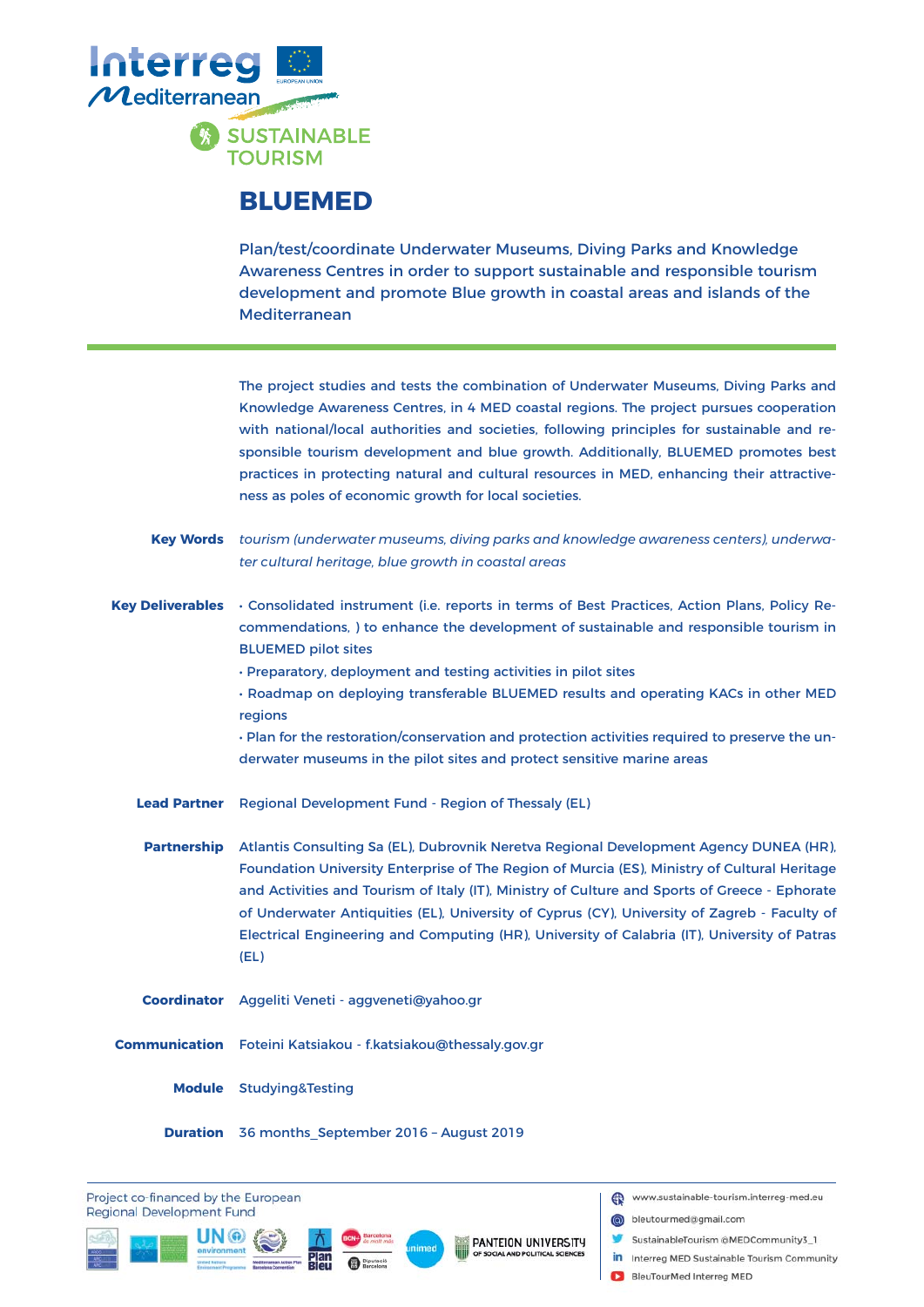

# **CASTWATER**

Coastal areas sustainable tourism water management in the Mediterranean

|                         | To support sustainable tourism policies & practices on water efficiency in coastal areas. The<br>transnational challenge is to reduce the impact of tourism activities on environmental &<br>cultural heritage and to improve management of the increased pressure on water resour-<br>ces.                                                                                                                                                                                                                                                                                                                                                                                 |
|-------------------------|-----------------------------------------------------------------------------------------------------------------------------------------------------------------------------------------------------------------------------------------------------------------------------------------------------------------------------------------------------------------------------------------------------------------------------------------------------------------------------------------------------------------------------------------------------------------------------------------------------------------------------------------------------------------------------|
| <b>Key Words</b>        | sustainable management of natural resources, tourism, water management                                                                                                                                                                                                                                                                                                                                                                                                                                                                                                                                                                                                      |
| <b>Key Deliverables</b> | · Water sustainability indicators & evaluation criteria to measure the tourism sector perfor-<br>mance in water efficiency<br>. Online tool for SMEs to monitor, compare and self-assess their water efficiency status and<br>for public authorities to identify trends, patterns, and assess the overall situation of their<br>territories<br>. Learning & knowledge resources and local workshops for public authorities staff on sustai-<br>nable tourism water management<br>· Transferability plans for public authorities to support the policy integration of the sustai-<br>nable tourism water management approach into policies and measures, and for enterprises |
|                         | to integrate best practices in their day to day operations                                                                                                                                                                                                                                                                                                                                                                                                                                                                                                                                                                                                                  |
| <b>Lead Partner</b>     | Municipality of Rethymno (EL)                                                                                                                                                                                                                                                                                                                                                                                                                                                                                                                                                                                                                                               |
| <b>Partnership</b>      | Departmental Council of Herault (FR), Institute of Agriculture and Tourism (HR), Euromedi-<br>terranean Water Institute Foundation (ES), Emilia Romagna Region (IT), InnDEA - Founda-<br>tion of the Valentian Community to promote strategic urban development and innovation<br>(ES), Malta Regional Development and Dialogue Foundation (MT), Veneto Region (IT), Su-<br>stainable Energy and Water Conservation Unit (MT), University of Patras (EL), Water Board of<br>Lemesos (CY)                                                                                                                                                                                    |
| <b>Coordinator</b>      | Vasilios Myriokefalitakis - vmirioke@rethymno.gr                                                                                                                                                                                                                                                                                                                                                                                                                                                                                                                                                                                                                            |
| <b>Communication</b>    | Caterina Parlante - caterina.parlante@regione.veneto.it                                                                                                                                                                                                                                                                                                                                                                                                                                                                                                                                                                                                                     |
|                         | Module Studying&Testing                                                                                                                                                                                                                                                                                                                                                                                                                                                                                                                                                                                                                                                     |
| <b>Duration</b>         | 36 months September 2016 - August 2019                                                                                                                                                                                                                                                                                                                                                                                                                                                                                                                                                                                                                                      |

Project co-financed by the European **Regional Development Fund** 





- bleutourmed@gmail.com
- SustainableTourism @MEDCommunity3\_1
- in Interreg MED Sustainable Tourism Community
- BleuTourMed Interreg MED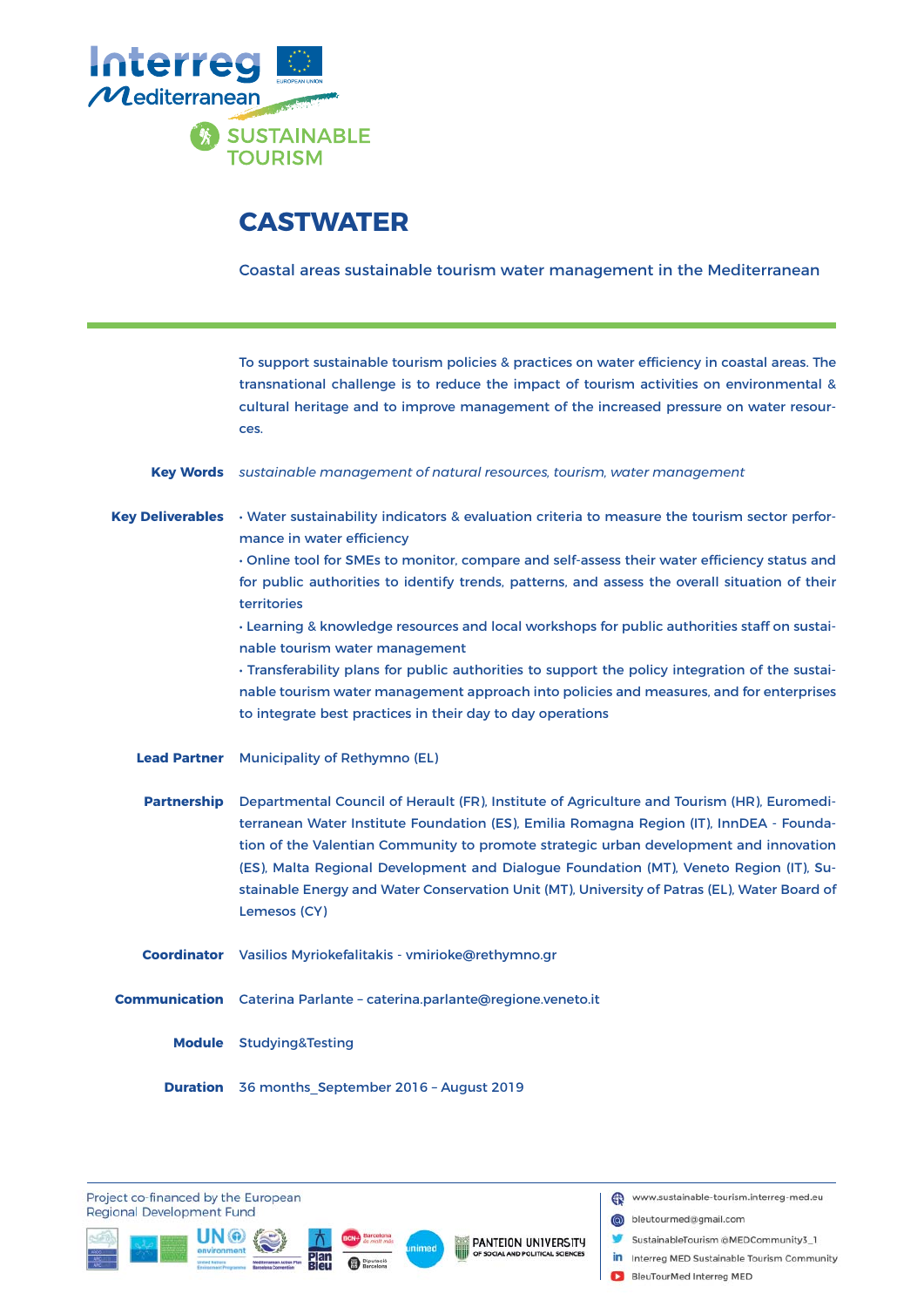

# **CO-EVOLVE**

Promoting the co-evolution of human activities and natural systems for the development of sustainable coastal and maritime tourism

CO-EVOLVE aims at analysing and promoting the co-evolution of human activities and natural systems in touristic coastal areas, allowing sustainable development of touristic activities based on the principles of ICZM/MSP. CO-EVOLVE couples a presently unavailable analysis at MED scale of threats and enabling factors for sustainable tourism with local studies on representative Pilot Areas, to demonstrate through pilot actions the feasibility and effectiveness of a ICZM/MSP-based planning process. The coherence and cross-fertilisation between the two analysis should produce wide and long-lasting results.

|                     | <b>Key Words</b> sustainable coastal and maritime tourism, threats and enabling factors, integrated plan-<br>ning and management                                                                                                                                                                                                                                                                                                                                                                                                                                                                                           |
|---------------------|----------------------------------------------------------------------------------------------------------------------------------------------------------------------------------------------------------------------------------------------------------------------------------------------------------------------------------------------------------------------------------------------------------------------------------------------------------------------------------------------------------------------------------------------------------------------------------------------------------------------------|
|                     | <b>Key Deliverables</b> • Tourism sustainability toolkit and analysis<br>. Development of tourism oriented action plans and evaluation of their benefits<br>. Action implemented for developing sustainable tourism in the pilot areas<br>· Transferability plan at Mediterranean scale                                                                                                                                                                                                                                                                                                                                    |
| <b>Lead Partner</b> | Region of East Macedonia and Thrace (EL)                                                                                                                                                                                                                                                                                                                                                                                                                                                                                                                                                                                   |
| <b>Partnership</b>  | Conference of peripheral maritime regions of Europe (FR), National Research Council - In-<br>stitute of Marine Sciences (IT), Department of Herault (FR), Dubrovnik Neretva Regional De-<br>velopment Agency DUNEA (HR), Emilia-Romagna Region (IT), Fundación Instituto Portuario<br>de Estudios y Cooperación de la Comunidad Valenciana (ES), luay University of Venice (IT),<br>Po Delta Park Veneto Region Authority (IT), Priority Actions Programme Regional Activity<br>Centre (HR), Public Institution RERA S.D. for Coordination and Development of Split Dalma-<br>tia County (HR), University of Thessaly (EL) |
|                     | Coordinator Maria Hamitidou - mariahamitidou@gmail.com                                                                                                                                                                                                                                                                                                                                                                                                                                                                                                                                                                     |
|                     | <b>Communication</b> Emmanuel Maniscalco - emmanuel.maniscalco@crpm.org                                                                                                                                                                                                                                                                                                                                                                                                                                                                                                                                                    |
|                     | <b>Module</b> Studying&Testing                                                                                                                                                                                                                                                                                                                                                                                                                                                                                                                                                                                             |
|                     | Duration 36 months September 2016 - August 2019                                                                                                                                                                                                                                                                                                                                                                                                                                                                                                                                                                            |

Project co-financed by the European **Regional Development Fund** 







- bleutourmed@gmail.com
	- SustainableTourism @MEDCommunity3\_1
- in Interreg MED Sustainable Tourism Community
- BleuTourMed Interreg MED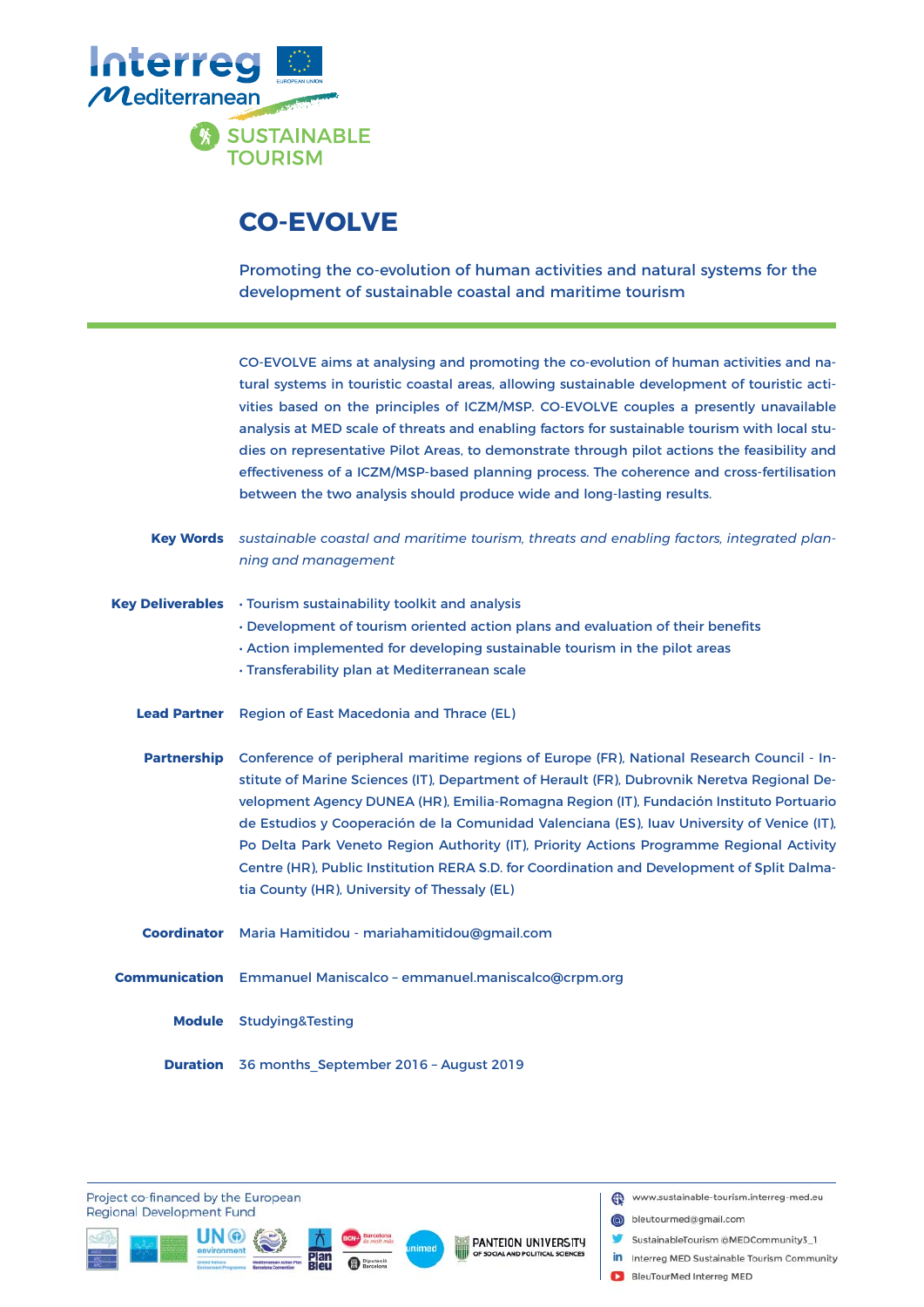

#### **CONSUME-LESS**

Consume Less in Mediterranean Touristic Communities

Most of the coastal cities in the MED area are interested by high touristic flows. This creates relevant economic and employment opportunities, but generates at the same time negative externalities that threaten the preservation of those ecosystem services that ensure tourism attractiveness. The development of a sustainable tourism in coastal cities is thus a strategic issue in the MED area. The project faces this issue by demonstrating the effectiveness of a sustainable tourism model based on the qualification of the coastal cities as "consume-less" locations and on the enhancement of this peculiarity through an innovative communication and territorial marketing campaign, both implemented by directly involving all interested actors. This will bring multiple benefits, that will be carefully monitored and accounted for through the use of a suitable set of indicators, based on the European Tourism Indicators System.

Key Words sustainable tourism, resource efficiency

|                     | Key Deliverables . Consume-less label guideline<br>. Consume-less tourism destination chart<br>. Consume-less on-line tool                                                                                                                                                                                                                                               |
|---------------------|--------------------------------------------------------------------------------------------------------------------------------------------------------------------------------------------------------------------------------------------------------------------------------------------------------------------------------------------------------------------------|
|                     | . Policy Paper promoting the consume-less tourism model                                                                                                                                                                                                                                                                                                                  |
| <b>Lead Partner</b> | <b>Sustainable Energy And Water Conservation Unit (MT)</b>                                                                                                                                                                                                                                                                                                               |
| <b>Partnership</b>  | Ambiente Italia srl (IT), Malaga County Council Urban Waste Consortium (ES), EuroMediter-<br>ranean Center for the sustainable development (IT), Provincial Government of Malaga (ES),<br>EGTC Efxini Poli - SolidarCity Network (EL), Ministry for Gozo (AL), Municipality of Naxos and<br>Small Cyclades Islands (EL), Saranda Municipality (AL), Sicilian Region (IT) |
|                     | Coordinator Manuel Sapiano - manuel.sapiano@gov.mt                                                                                                                                                                                                                                                                                                                       |
|                     | <b>Communication</b> Emilia Arrabito - e.arrabito@svimed.eu                                                                                                                                                                                                                                                                                                              |
| <b>Module</b>       | <b>Testing&amp;Capitalising</b>                                                                                                                                                                                                                                                                                                                                          |
|                     | <b>Duration</b> 36 months September 2016 - August 2019                                                                                                                                                                                                                                                                                                                   |

Project co-financed by the European **Regional Development Fund** 







- bleutourmed@gmail.com
- SustainableTourism @MEDCommunity3\_1
- in Interreg MED Sustainable Tourism Community
- BleuTourMed Interreg MED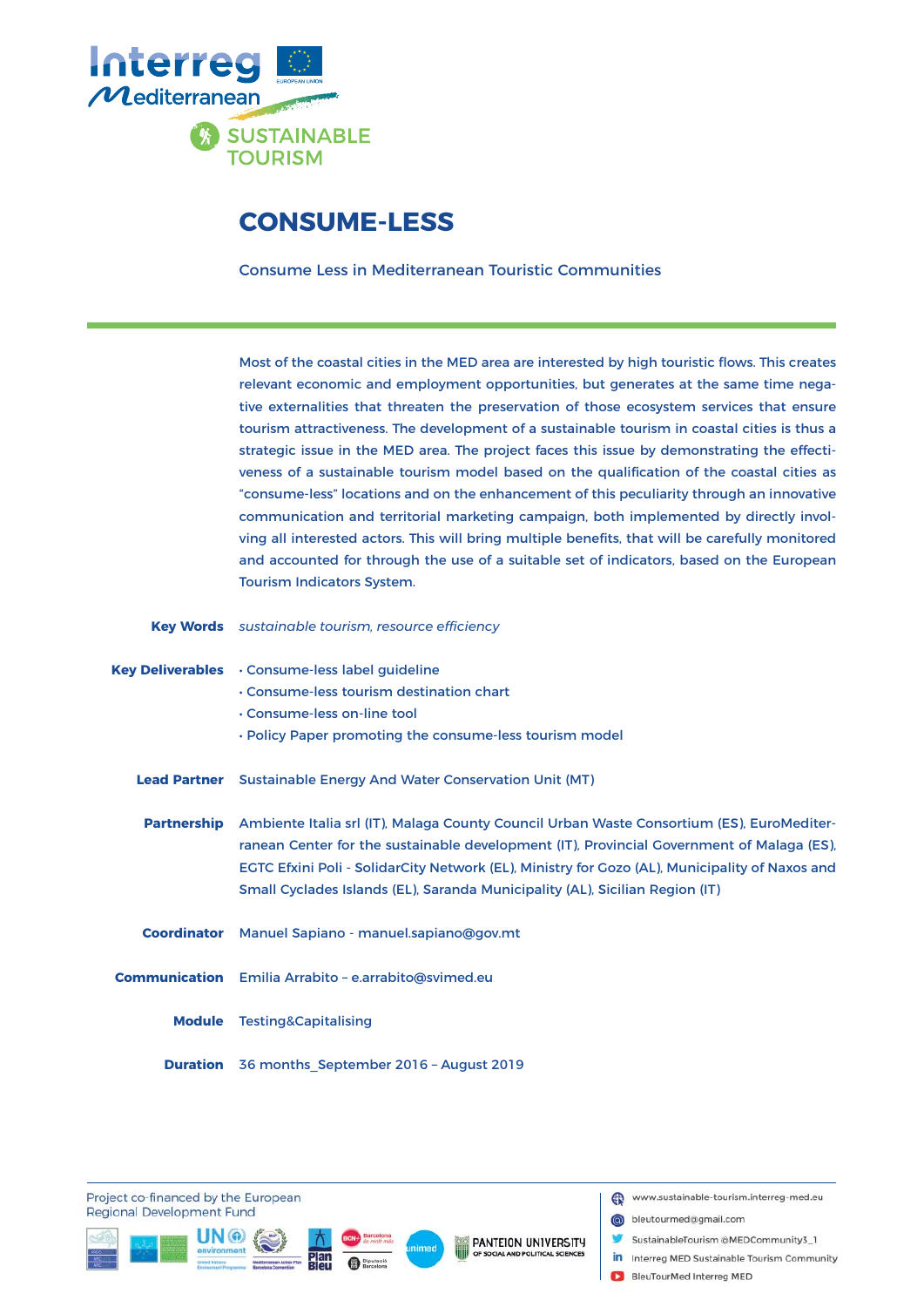

#### **DestiMED**

Mediterranean Ecotourism Destination: main components (joint planning, monitoring, management and promotion) for a governance system in Mediterranean protected areas

DestiMED provides a governance system for ecotourism in protected areas, e.g. constituted through a destination management organisation (DMO). Such DMO could harmonize quality standards and tools to monitor compliance, propose attractive ecotourism offers promoted through a lasting brand. Firstly, it will further develop and test standards, offers and monitoring tools - forming the quality scheme of a future DMO. The offers and tools developed will subsequently be tested in pilot actions involving local actors as well as the local community.

|                         | <b>Key Words</b> sustainability, ecotourism, monitoring                                                                                                                                                                                                                                                                                                                                                                                                     |
|-------------------------|-------------------------------------------------------------------------------------------------------------------------------------------------------------------------------------------------------------------------------------------------------------------------------------------------------------------------------------------------------------------------------------------------------------------------------------------------------------|
| <b>Key Deliverables</b> | • Mediterranean ecotourism destinations standards<br>. Monitoring system to assess the level of sustainability of tourism offer at Park level<br>. DestiMED Ecotourism products<br>. Guidelines for the design of ecotourism management plans for Mediterranean PAs                                                                                                                                                                                         |
| <b>Lead Partner</b>     | <b>Regione Lazio (IT)</b>                                                                                                                                                                                                                                                                                                                                                                                                                                   |
| <b>Partnership</b>      | Association for Protection and Preservation of Natural Environment in Albania (AL). The Ita-<br>lian Federation of Parks and Nature Reserves (IT), Global Footprint Network Europe (BE), In-<br>ternational Union for Conservation of Nature (ES), Mediterranean Protected Areas Network<br>(FR), WWF Adria - Association for the protection of nature and conservation of biological<br>diversity (HR), WWF European Policy Programme - Branch Office (IT) |
| <b>Coordinator</b>      | lacopo Sinibaldi - isinibaldi@regione.lazio.it                                                                                                                                                                                                                                                                                                                                                                                                              |
|                         | Communication Carla Danelutti - carla.danelutti@iucn.org                                                                                                                                                                                                                                                                                                                                                                                                    |
| <b>Module</b>           | <b>Testing</b>                                                                                                                                                                                                                                                                                                                                                                                                                                              |
|                         | <b>Duration</b> 30 months September 2016 - February 2019                                                                                                                                                                                                                                                                                                                                                                                                    |

Project co-financed by the European **Regional Development Fund** 







- bleutourmed@gmail.com
	- SustainableTourism @MEDCommunity3\_1
- in Interreg MED Sustainable Tourism Community
- BleuTourMed Interreg MED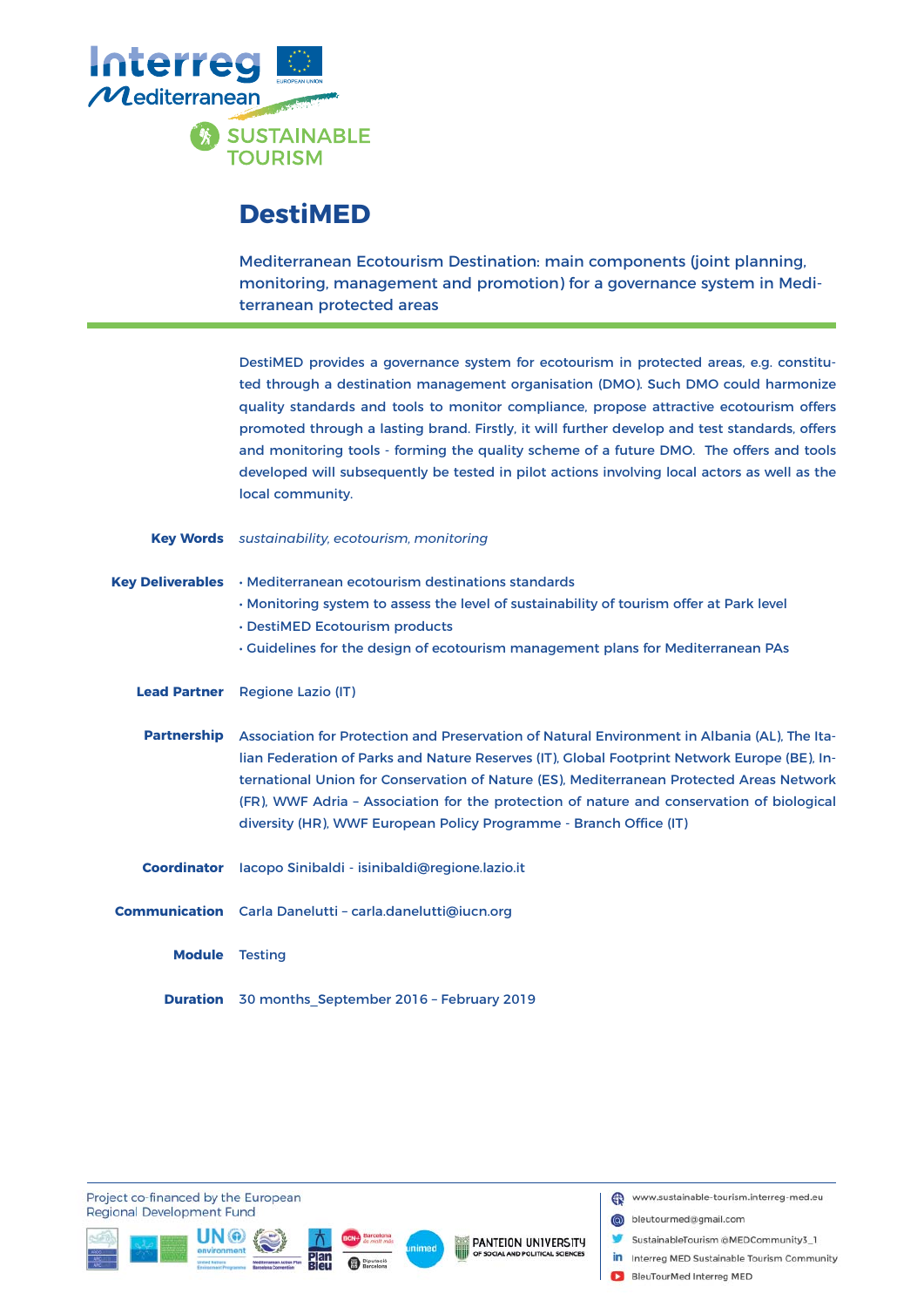

# **EMbleMatiC**

Emblematic Mediterranean Mountains as Coastal destinations of excellence

|                         | The objective of the EMbleMatiC project is to create and test a new and radically different<br>tourism offer based on the features of these mountains and to create an alternative to the<br>traditional holiday on the beach. This project will contribute to re-balancing tourist influx<br>between the sea and the mountain, to extend the season and to improve economic re-<br>turns for the territories. Several experiments will lead the territories toward the definition of<br>an umbrella brand based on a sustainable and responsible tourism approach. Should the<br>evaluation prove positive, more mountains could join the network to evolve their tourism<br>policies |
|-------------------------|----------------------------------------------------------------------------------------------------------------------------------------------------------------------------------------------------------------------------------------------------------------------------------------------------------------------------------------------------------------------------------------------------------------------------------------------------------------------------------------------------------------------------------------------------------------------------------------------------------------------------------------------------------------------------------------|
| <b>Key Words</b>        | EMbleMatic characterisation, Re-balancing tourist influx, slow tourism eco-itineraries                                                                                                                                                                                                                                                                                                                                                                                                                                                                                                                                                                                                 |
| <b>Key Deliverables</b> | • Common methodological framework for the emblematic characterization and for the par-<br>ticipative approach<br>. Definition of a brief marketing for slow tourism in the coastal med mountains                                                                                                                                                                                                                                                                                                                                                                                                                                                                                       |
|                         | · Creation of 9 emblematic slow tourism eco-itineraries developing the emblematic dimen-                                                                                                                                                                                                                                                                                                                                                                                                                                                                                                                                                                                               |
|                         | sion specific to each partner territory                                                                                                                                                                                                                                                                                                                                                                                                                                                                                                                                                                                                                                                |
|                         | . A transfer guide for the implementation of eco-itinerary for Emblematic med Mountains<br>as coastal destinations of excellence                                                                                                                                                                                                                                                                                                                                                                                                                                                                                                                                                       |
| <b>Lead Partner</b>     | <b>Syndicat Mixte Canigó Grand Site (FR)</b>                                                                                                                                                                                                                                                                                                                                                                                                                                                                                                                                                                                                                                           |
| <b>Partnership</b>      | Akomm-Psiloritis S.A Development Agency of Local Government (EL), Development Agency<br>of Berguedà (ES), Consell de Mallorca - Environment department (ES), Estudis d'hoteleria i<br>turisme CETT, SA (ES), Gal Gran Sasso Velino Soc. Cons. Ar.l. (IT), Gal Terre dell'Etna e dell'Al-<br>cantara S.C.C.A.R.L (IT), Himara Municipality (AL), Pieriki Anaptixiaki S.A.-O.L.A. (EL), Syndi-<br>cat Mixte Départemental des Massifs Concors Sainte-Victoire (FR                                                                                                                                                                                                                        |
| <b>Coordinator</b>      | Alaine Gensane - alain.gensane@canigo-grandsite.fr                                                                                                                                                                                                                                                                                                                                                                                                                                                                                                                                                                                                                                     |
|                         | Communication Konstantinos Zapoundis - pieriki@otenet.gr                                                                                                                                                                                                                                                                                                                                                                                                                                                                                                                                                                                                                               |
|                         | Module Studying&Testing                                                                                                                                                                                                                                                                                                                                                                                                                                                                                                                                                                                                                                                                |
| <b>Duration</b>         | 36 months_September 2016 - August 2019                                                                                                                                                                                                                                                                                                                                                                                                                                                                                                                                                                                                                                                 |

Project co-financed by the European **Regional Development Fund** 







- bleutourmed@gmail.com
- SustainableTourism @MEDCommunity3\_1
- in Interreg MED Sustainable Tourism Community
- BleuTourMed Interreg MED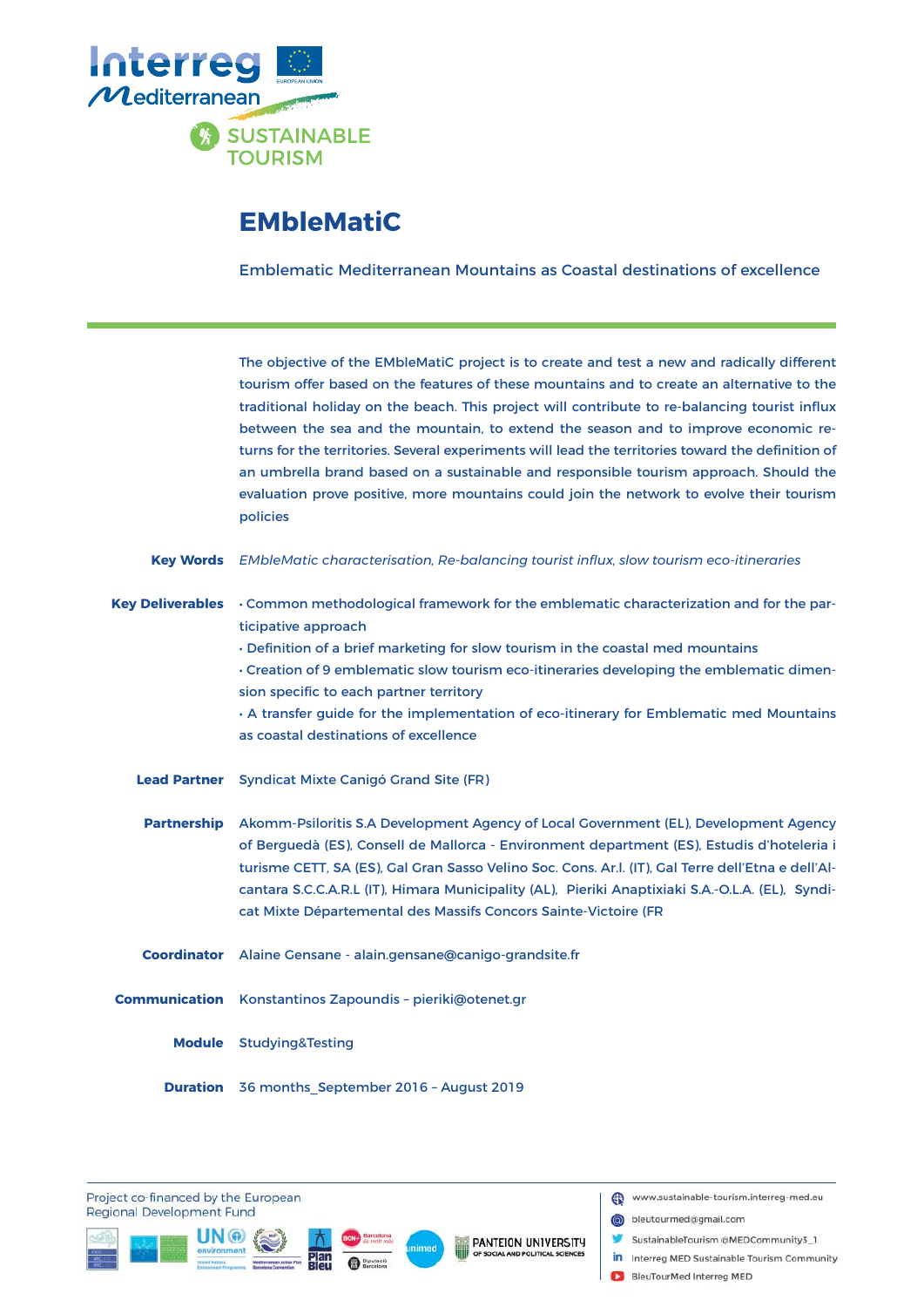

# **MEDCYCLETOUR**

MEDiterranean CYcle route for sustainable coastal TOURism

Sparkling emerald seas, kilometres of golden sand, wonderful food and ancient cities…it's not hard to find reasons to go cycling along the Mediterranean! Unfortunately, in the 8 countries covered by this project, the potential of cycling tourism has not yet been realised even though it prolongs the tourism season, reduces the environmental impact of travelling and can bring tourists to less visited areas. EuroVelo 8 – Mediterranean Route is a long-distance cycle route that connects the whole Mediterranean from Cyprus to Cádiz. The overall objective of the project is to use this route as a tool to influence regional and national policies in favour of sustainable and responsible tourism, providing transnational solutions in coastal areas across the Mediterranean.

**Key Words** EuroVelo 8, cycling tourism, seasonality, costal tourism, touristic routes

Key Deliverables • Transnational, national and regional action plans for the development of EuroVelo 8 - Mediterranean Route

> • Policy recommendations to improve conditions for cycling tourism along the Mediterranean region

> • Promotional applications for portable devices providing geographical information, general tourist information and related offers

• Pilot projects implemented along the route

Regional Government of Andalusia (ES) **Lead Partner**

Partnership European Cyclists<sup>®</sup> Federation (BE), Cyprus Tourism Organisation (CY), Conseil départemental des Alpes- Maritimes (FR), Region Friuli Venezia Giulia (IT), Provincia di Mantova (FR), Regional development centre Koper (SL), Croatian National Tourist Board (HR), Directorate General for Tourism of the Generalitat of Catalonia (ES), Region Of Western Greece (EL), Cluster for Eco-Social Innovation and Development CEDRA (HR)

**Coordinator** Luis Ramajo - luis.ramajo@aopandalucia.es

**Communication** Jesús Freire - j.freire@ecf.com

Module Testing&Capitalising

**Duration** 36 months\_September 2016 - August 2019

Project co-financed by the European **Regional Development Fund** 





PANTEION UNIVERSITY

www.sustainable-tourism.interreg-med.eu

bleutourmed@gmail.com

- SustainableTourism @MEDCommunity3\_1
- in Interreg MED Sustainable Tourism Community
- BleuTourMed Interreg MED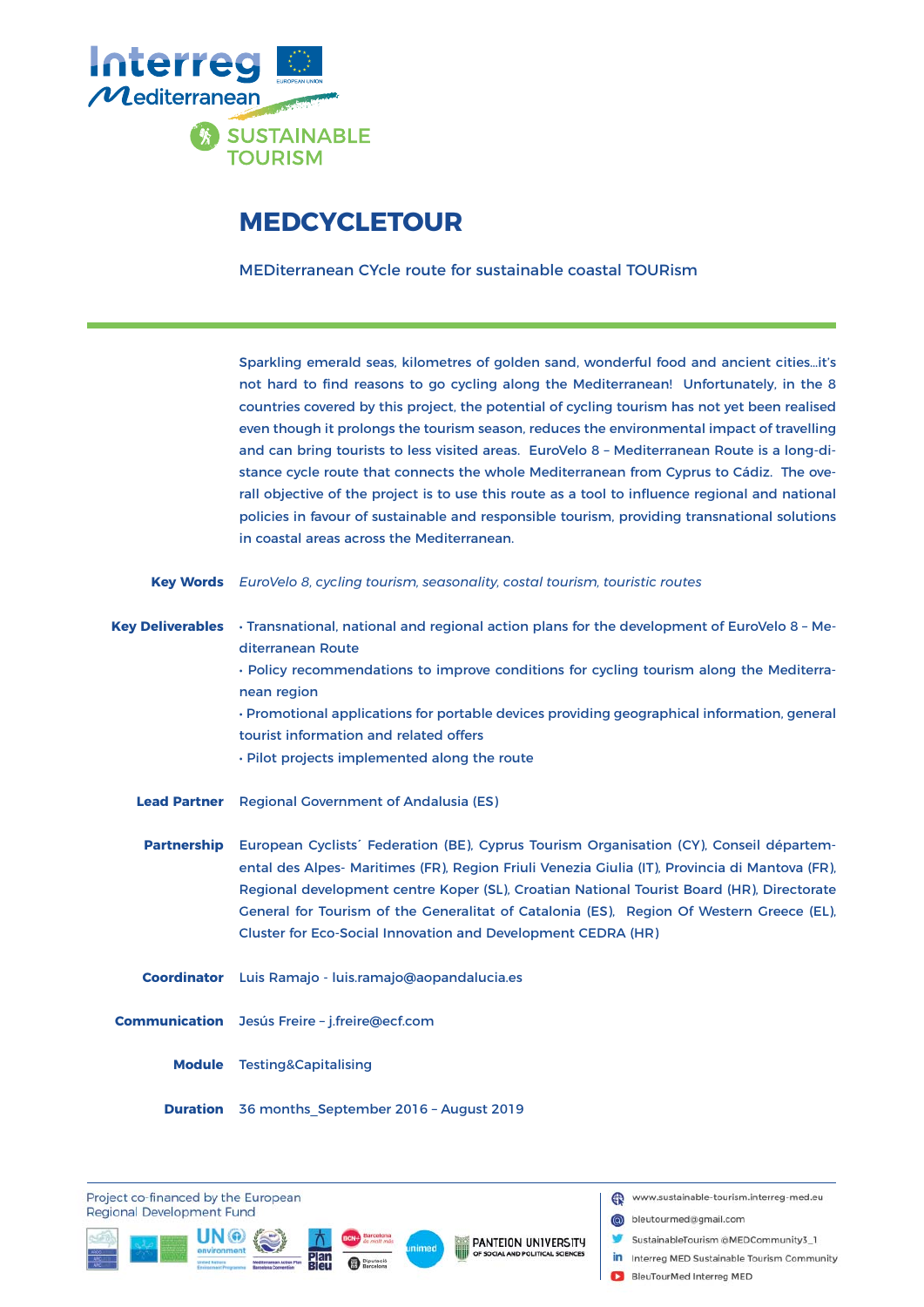

# **MEDFEST**

MED Culinary heritage experiences: how to create sustainable tourist destinations

MEDFEST is tackling the challenge of diversifying traditional 'sun & sea' tourist destinations, with new and sustainable products based on rich and renowned culinary heritage of the Mediterranean. Project's objective is to create tools and instruments for designing new sustainable culinary experiences, which will be offered to visitors to: 1) diversify the tourism sector in terms of products and its seasonality; 2) bring tourism development to the coastal hinterland; 3) safeguard culinary heritage for future generations.

- *Mediterranean culinary heritage, sustainable tourism, participatory action research* **Key Words**
- Online map of sustainable culinary experiences in MED • Action plans of designing sustainable culinary experiences in 8 MED territories • Strategy of planning and managing sustainable culinary tourism **Key Deliverables**
	- Lead Partner Research Centre of the Slovenian Academy of Sciences and Arts (SL)
	- Partnership Troodos Network Thematic Centers (CY), AZRRI Agency for rural development of Istria Ltd. Pazin (HR), Rural Development Association (IT), Purpan Engineering School (FR), In Loco Association (PT), Technical Institute of Heraklion Chamber of Commerce and Industry (EL), University of Barcelona (ES)
	- Coordinator Nika Razpotnik Viskovic nika.razpotnik@zrc-sazu.si
- Igor Jurčić igor.jurcic@azrri.hr **Communication**
	- Studying&Testing **Module**
	- **Duration** 36 months September 2016 August 2019

Project co-financed by the European **Regional Development Fund** 







- bleutourmed@gmail.com
- SustainableTourism @MEDCommunity3\_1
- in Interreg MED Sustainable Tourism Community
- BleuTourMed Interreg MED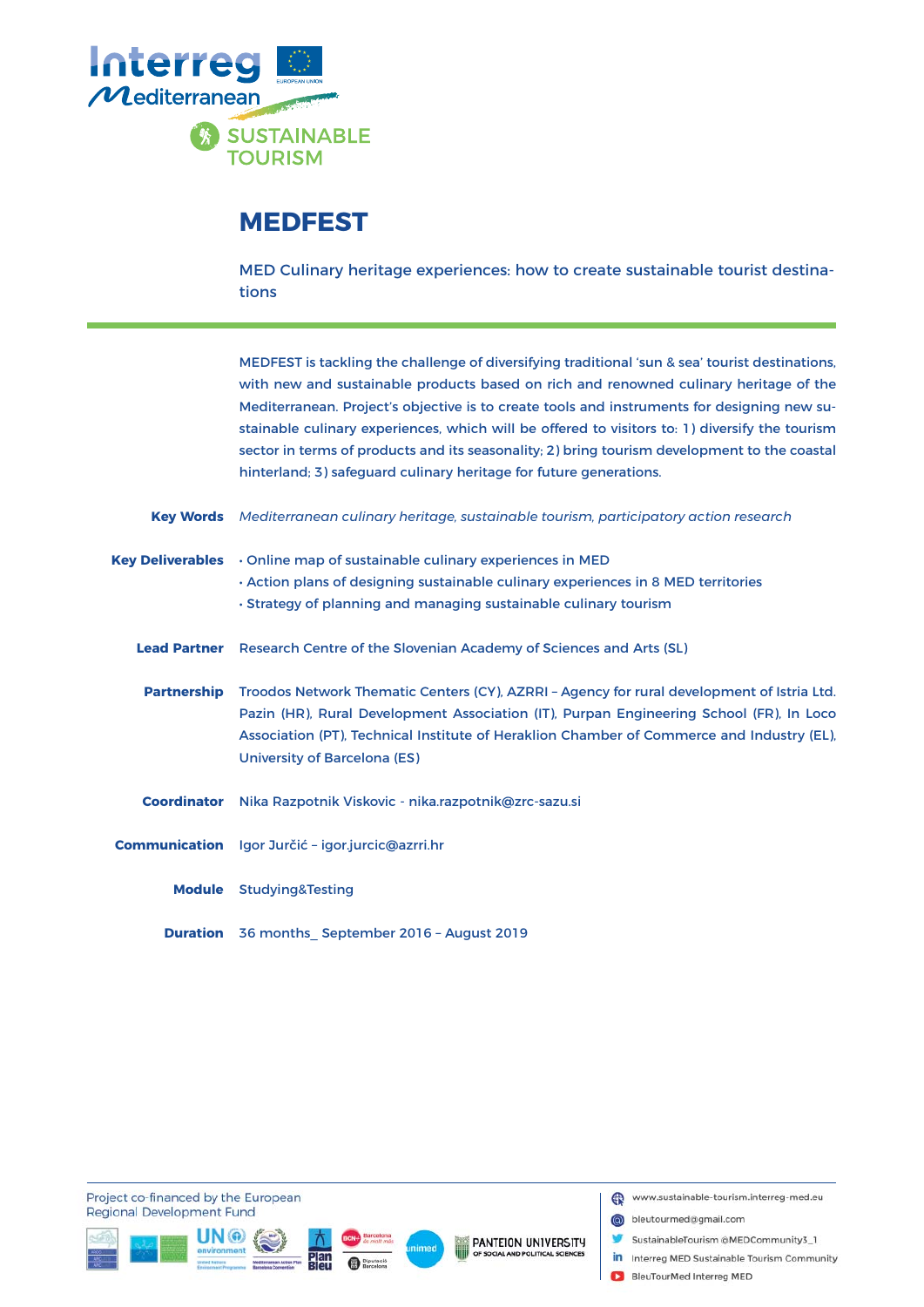

#### **MITOMED+**

Models of Integrated Tourism in the MEDiterranean Plus

MITOMED+ is a follow up of the previous MITOMED project (MED Maritime), which has been working to promote the integrated management of Maritime and Coastal tourism by improving the knowledge of data, products, services through a set of indicators based on the NECSTouR model. MITOMED+ takes farther these results aiming to improve the coordination of strategies between territories at transnational level regarding the development of the M&C tourism through cooperation and joint planning between regions.

*governance, strategic planning, green beaches, maritime and coastal tourism* **Key Words**

- Key Deliverables Open platform for Maritime & Coastal tourism data collection and share
	- Test of the "Green Beaches" model
	- Plan of Transferability of Results
	- MED M&C tourism management model into local, regional and national policies
	- Lead Partner Regione Toscana (IT)
	- Partnership Larnaca-Famagusta District Development Agency (CY), Association of Tuscan Municipalities (IT), Conference of peripheral maritime regions of Europe (FR), National Research Council Institute of Biometeorology (IT), Public Enterprise for the Management of Tourism and Sport of Andalusia (ES), Girona University (ES), Institute of Agriculture and Tourism (HR), Network of European Regions for a Sustainable and Competitive Tourism (BE)
	- Maria Luisa Mattivi marialuisa.mattivi@regione.toscana.it mitomed@regione.toscana.it **Coordinator**
- Emmanuel Maniscalco emmanuel.maniscalco@crpm.org **Communication**
	- Module Testing&Capitalising
	- **Duration** 36 months\_September 2016 August 2019

Project co-financed by the European **Regional Development Fund** 







- bleutourmed@gmail.com
- SustainableTourism @MEDCommunity3\_1
- in Interreg MED Sustainable Tourism Community
- BleuTourMed Interreg MED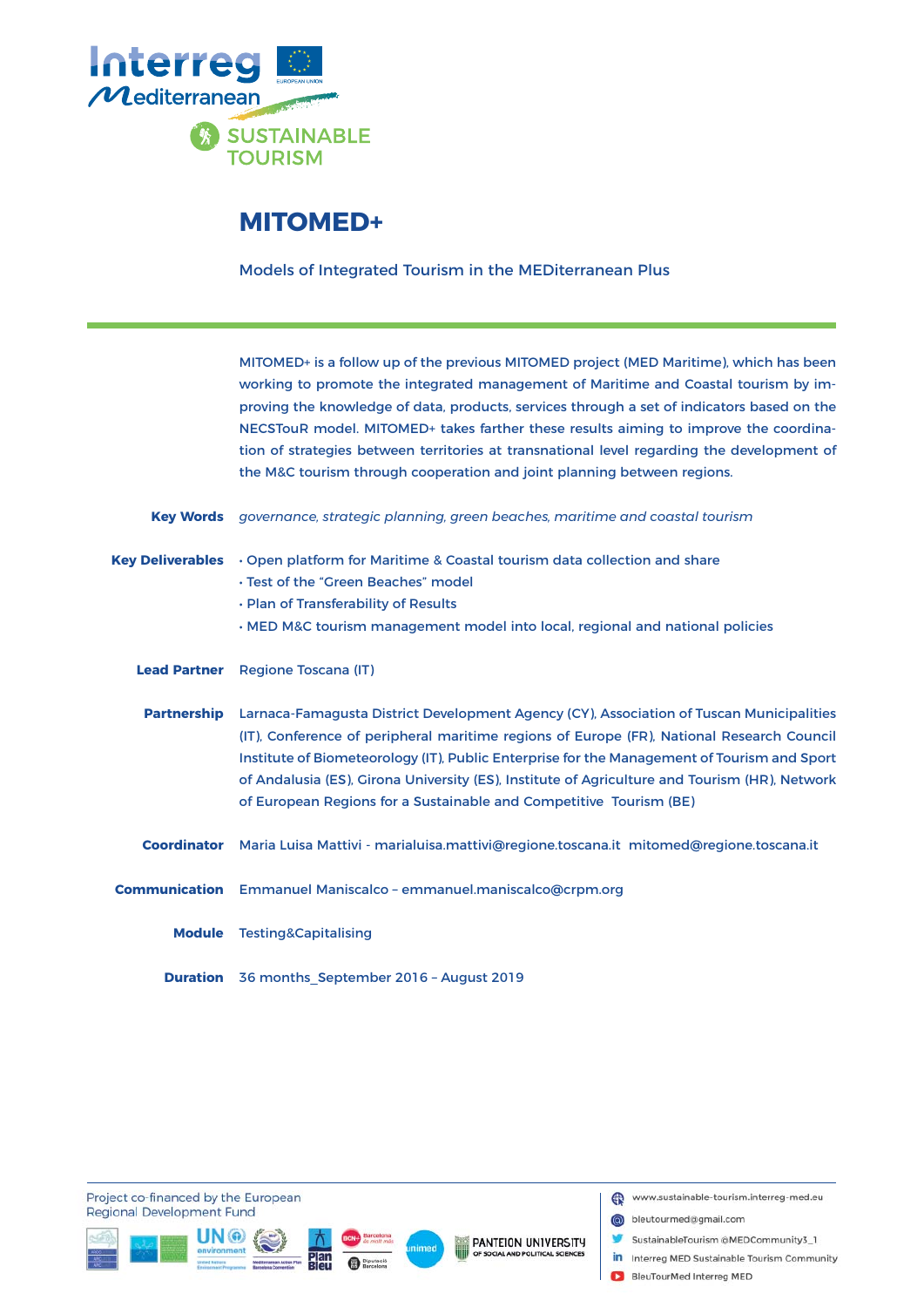

### **ShapeTourism**

New shape and drives for the tourism sector: supporting decision, integrating plans and ensuring sustainability

ShapeTourism improves the tourism knowledge framework, providing analysis and operational tools to pinpoint an integrated methodology to shape and drive tourism sustainable growth, particularly for Cultural Destinations. It supports policymakers and private operators to achieve attractiveness, growth and sustainability, taking into account the major challenges of global competition.

*sustainable tourism growth, decision support system and big data, coastal planning tools* **Key Words**

Key Deliverables • Tourism Observatory - Smart Integrated Tourism Data System (SITDS) to arrange recommendations and scenarios, improve attractiveness of territorial assets

> • Planning Solutions to tackle territorial assets sustainable exploitation, while balancing conflicts between landscape conservation and tourism growth pressures and tailoring responses to destinations life cycle

> • ShapeTourism Protocol based on a Participative Decisional Support System able to create effective synergies and cooperation mechanism for a responsible coastal and maritime integrated management

Lead Partner Ca' Foscari University of Venice - Department of Economics (IT)

Partnership Italian Association of the Council of European Municipalities and Regions - Veneta Federation (IT), University of Algarve (PT), University of Split, Faculty of Economics (HR), Cyprus Center for European and International Affairs (CY), Research Centre of the Slovenian Academy of Sciences and Arts (SL), University of Malaga - Department of Economics and Management (ES)

Coordinator Nicola Camatti - nicola.camatti@unive.it

Communication Jan van der Borg - vdb@unive.it

**Module** Studying

**Duration** 18 months\_May 2016 - February 2018

Project co-financed by the European **Regional Development Fund** 







- bleutourmed@gmail.com
- SustainableTourism @MEDCommunity3\_1
- in Interreg MED Sustainable Tourism Community
- BleuTourMed Interreg MED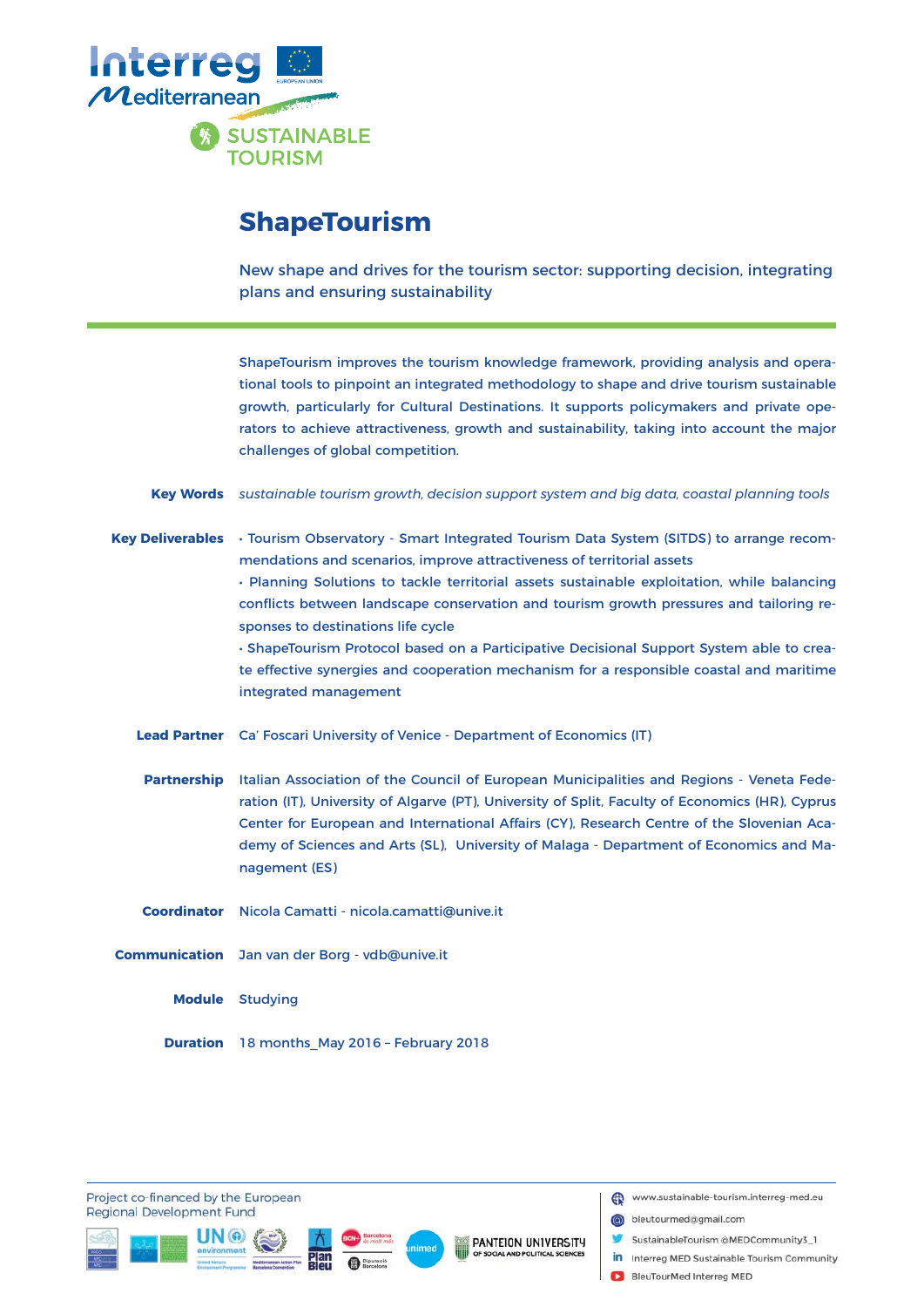

### **SIROCCO**

Sustainable InterRegional cOastal & Cruise maritime tourism through Cooperation and joint planning

As cruise tourism grows, the challenge for the Mediterranean is to exploit its full potential in a (environmentally, socially & economically) sustainable way. Addressing this challenge is hindered by three factors: 1) existing knowledge is insufficient & data gaps still exist; 2) coastal regions struggle to fully capture benefits generated by cruise tourism; 3) coordination of strategies and policies at regional & transnational level is limited. SIROCCO has the ambition of tackling those problems by providing: 1. An integrated view of the current state of Mediterranean cruise tourism (as a whole and per segment) and its impacts (environmental, economic, societal) 2. A foresight of Mediterranean cruise tourism for the following decades 3. Evidence-based, transferable recommendations on developing sustainable & responsible Cruise Value Chains in the MED 4. Coordinated strategies & policies at regional and transnational level regarding the development of a sustainable and responsible cruise maritime/ coastal tourism.

#### *cruise, sustainability, tourism* **Key Words**

Key Deliverables • Current state assessment & future foresight of the Mediterranean cruise tourism • Sustainable cruise maritime/coastal tourism certification system • Sustainable Cruise Tourism Joint Action Plan, proposing solutions for enhancing cruise tourism's environmental, social &economic sustainability in the MED • Interregional strategy coordination recommendations, identifying opportunities, potential benefits & actions required for coordinating regional strategies on cruise tourism Lead Partner Public Institution RERA S.D. for Coordination and Development of Split Dalmatia County (HR) Port Authority of Civitavecchia (IT), Larnaca-Famagusta District Development Agency (CY), Centre for Research and Technology Hellas (EL), Regione Lazio - Direzione Tumr (IT), South Aegean Region (EL), Commission for Regional Development and Coordination of Lisbon and Tagus Valley (PT) **Coordinator** Marjan Dumanic - marjan.dumanic@rera.hr Communication Konstantinos Christofakis - kchristofakis@otenet.gr **Module** Studying **Partnership**

#### **Duration** 18 months\_September 2016\_February 2018

Project co-financed by the European **Regional Development Fund** 





- bleutourmed@gmail.com
- SustainableTourism @MEDCommunity3\_1
- in Interreg MED Sustainable Tourism Community
- BleuTourMed Interreg MED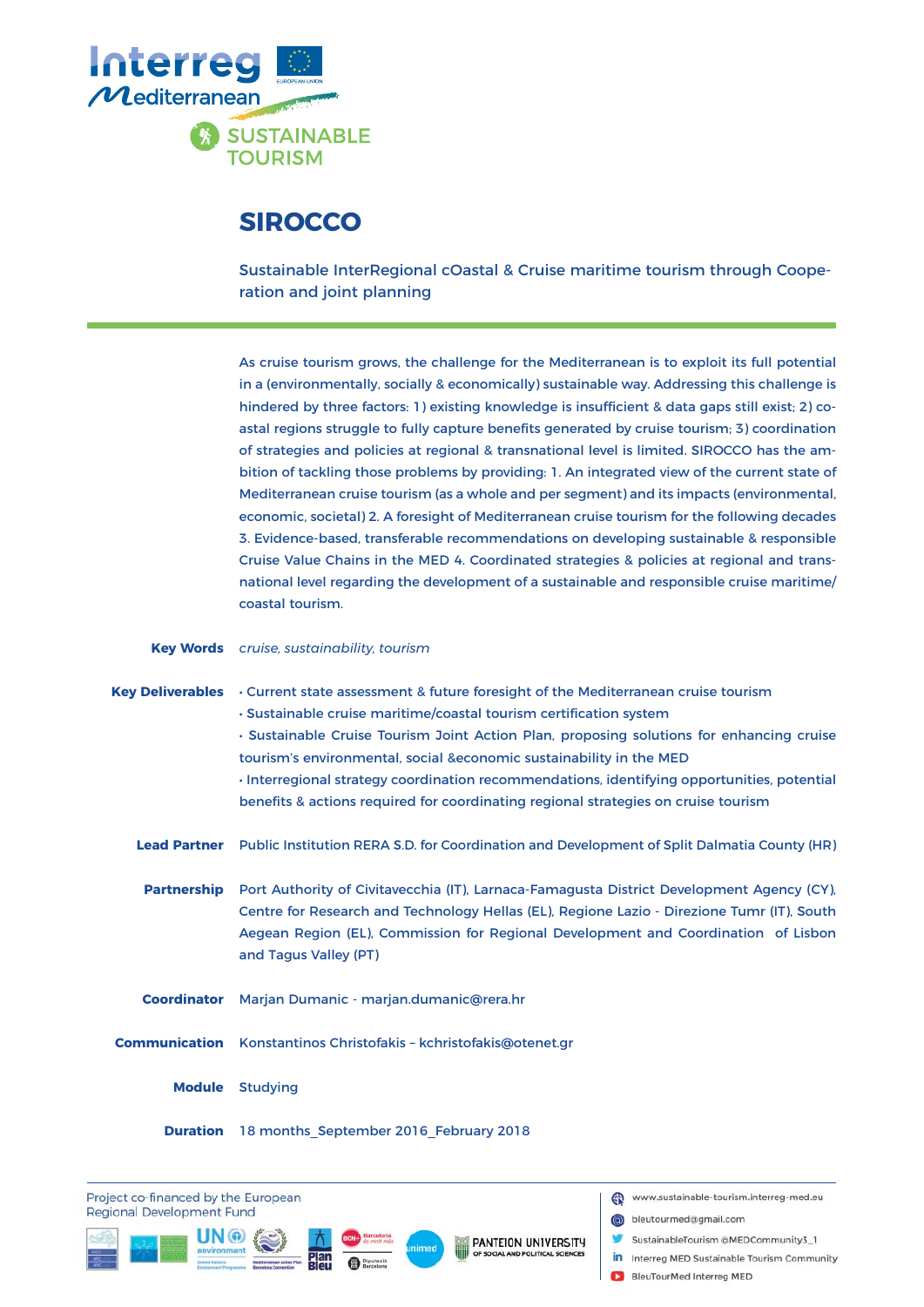

#### **TOURISMED**

Pêche Tourisme pour un développement durable dans la région méditerranéenne

TOURISMED is a project aimed at testing and transferring a fishing tourism business model in the coastal territories of Italy, Cyprus, Greece, Albania, France and Spain as a way to promote a sustainable approach to tourism, while fostering the preservation of the marine ecosystem and traditional fishing culture of the MED region. Expected changes concern an improved use of resources by artisanal fishers, a diversification of income in the sector and a better valorization of coastal traditional heritage and local seafood.

- *fi shing tourism business model, sustainable maritime tourism, coastal traditional heritage*  **Key Words** *and seafood, traditional fi shing*
- Key Deliverables Fishing tourism business Model
	- EuroMed Map of Mediterranean fishing tourism itineraries
	- TOURISMED fishing tourism web portal
	- Six Fishing tourism consortia
	- **Lead Partner** Municipality of Trabia (IT)
	- Partnership Cyprus University of Technology (CY), Italian Chamber of Commerce for France in Marseille (FR), Petra Patrimonia Corsica (FR), Delfi Partners & Co (CY), Durres Municipality (AL), Haliéus (IT), Port Institute for Studies and Co-operation of the Valencian (ES), Promimpresa srl (IT), International Promotion Sicily-World – PRISM (IT), ShipCon Limassol Ltd (CY), University of Piraeus/Research Centre (EL)
	- Coordinator Ivana Zerrilli progetti@comunetrabia.gov.it
- Alessandro Melillo a.melillo@associazioneprism.eu **Communication**
	- **Module** Testing
	- **Duration** 30 months\_September 2016 February 2019

Project co-financed by the European **Regional Development Fund** 







- bleutourmed@gmail.com
- SustainableTourism @MEDCommunity3\_1
- in Interreg MED Sustainable Tourism Community
- BleuTourMed Interreg MED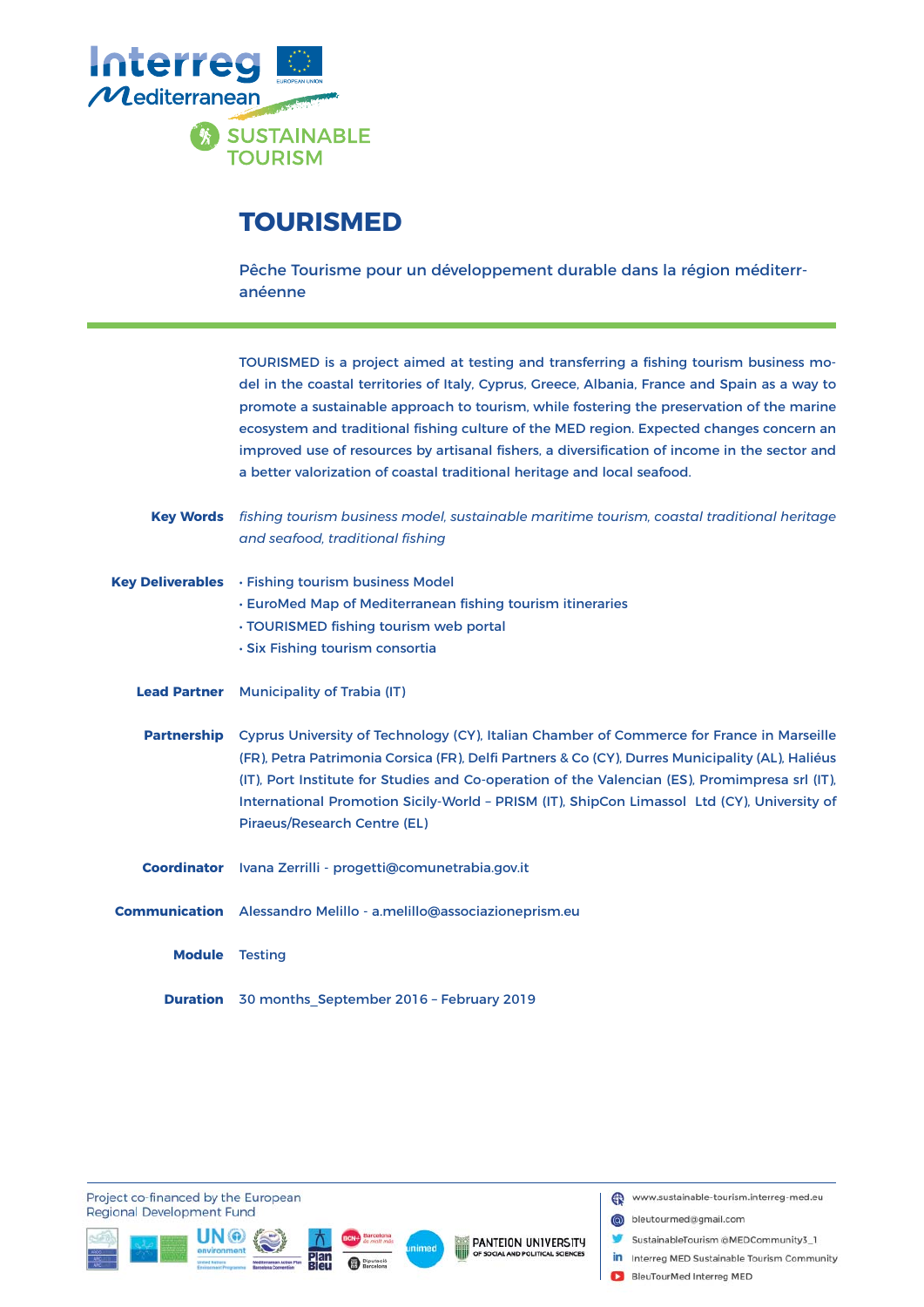

www.sustainable-tourism.interreg-med.eu



bleutourmed@gmail.com

SustainableTourism @MEDCommunity3\_1

#### in

Interreg MED Sustainable Tourism Community



**BleuTourMed Interreg MED**